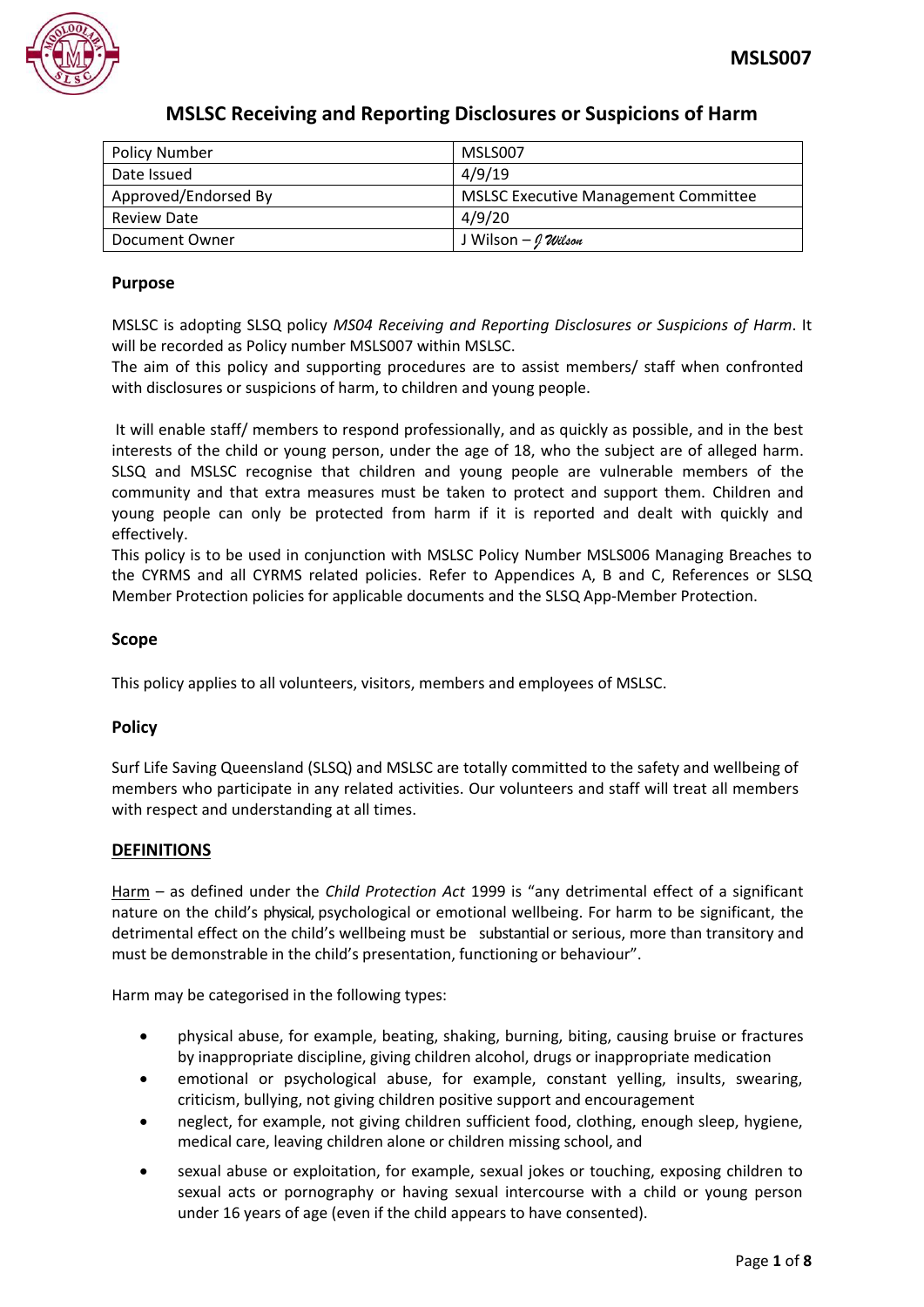

Suspicion of harm – You can suspect harm if:

 you are concerned by significant changes in behaviour or the presence of new unexplained and suspicious injuries.

Disclosure of harm – A disclosure of harm occurs when:

 someone, including a child, tells you about harm that has happened or is likely to happen.

Disclosures of harm may start with:

- "I think I saw…"
- "Somebody told me that…"
- "Just think you should know…"
- "I'm not sure what I want you to do, but…"

Any disclosure of harm is important and must be acted upon, regardless of whether:

- the harm to a child or young person had been caused by a person from within or outside surf lifesaving, or
- the child or young person disclosing the harm to you is from within or outside surf lifesaving.

Irrespective of the source of the harm i.e. whether from within our organisation (internal) or outside our organisation (external), a disclosure must be made to a surf lifesaving volunteer or employee.

## **PROCEDURES FOR RECEIVING A DISCLOSURE OF HARM**

For a summary of procedures, refer to:

- Appendix A SLSQ's Reporting Guidelines Flowchart,
- Appendix B Flow Chart for Reporting Youth Protection Complaint, and
- Appendix C How to deal with Receiving a Youth Protection Complaint or Disclosure

When receiving a disclosure of harm:

- remain calm and find a private place to talk (it is recommended to stay within sight of others)
- don't promise that you'll keep a secret; tell them they have done the right thing in telling you but that you'll need to tell someone who can help keep them safe
- only ask enough questions to confirm the need to report the matter; probing questions could cause distress, confusion and interfere with any later enquiries, and
- do not attempt to conduct your own investigation or mediate an outcome between the parties involved.
- **Under no circumstances should any member or club of Surf Life Saving Queensland**:
	- $-$  Conduct their own investigation to substantiate claims
	- Hold its own internal hearing (a "kangaroo court"), or
	- Attempt to mediate settlement of the matter instead of notifying relevant authorities.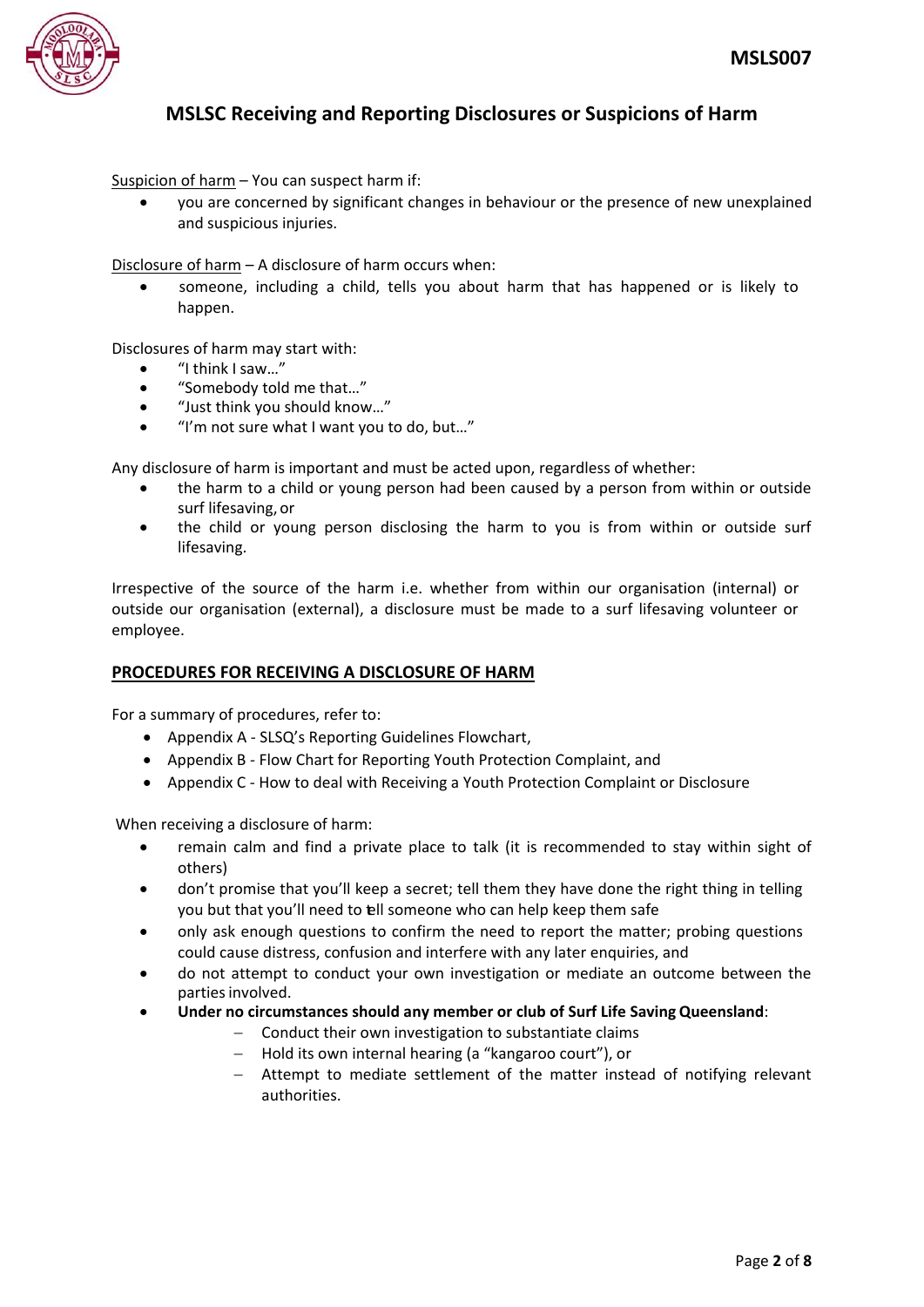

## **REPORTING DISCLOSURES OR SUSPICIONS OF HARM**

The following are the actions staff and members of our organisation will take immediately following a disclosure or suspicion of harm.

#### **Documenting a suspicion of harm**

If you or others have concerns about the safety of a child, record your concerns in a nonjudgmental and accurate manner as soon as possible. If a parent explains a noticeable mark on a child, record your own observations as well as accurate details of the conversation. If you see unsafe or harmful actions towards a child in your care, intervene immediately, provided it is safe to do so. If it is unsafe, call the police for assistance.

#### **Documenting a disclosure of harm**

Complete an *Incident Report Form – Member Harm,* refer to Section 12 of the SLSQ Patrol Operations Manual, SLSQ App – Member Protection or record the details as soon as possible so that they are accurately captured. Include:

- time, date, and place of the disclosure
- "word for word" what happened and what was said, including anything you said and any actions that have been taken, and
- date of report, and signature.

If you need to take notes as the person is telling you, explain that you are taking a record in case any later enquiry occurs.

#### **Reporting the disclosure or suspicion of harm to authorities**

SLSQ and MSLSC **will not** conduct its own enquiries in relation to the disclosure or suspicion of harm or try to come to an agreement between the parties involved. The person who receives a disclosure or suspects harm is to contact the relevant authority to ensure information provided is comprehensive and accurate. If the person who has received the disclosure or suspects harm is not able to report to the authorities directly, another person can assist in the reporting process.

If there is immediate risk of harm to a child or young person the matter must immediately be reported to:

- Department of Communities (Child Safety Services), or
- Queensland Police Service.

If, the disclosure or suspicion of harm is related to club activities, and there is no immediate risk of harm, report the matter to:

- The Club President, Club Grievance Officer or Club Captain who will report the matter immediately toeither-
- Department of Communities (Child Safety Services), or
- Queensland Police Service.

If the disclosure or suspicion of harm is unrelated to club activities, report the matter directly to:

- Department of Communities (Child Safety Services), or
- Queensland Police Service.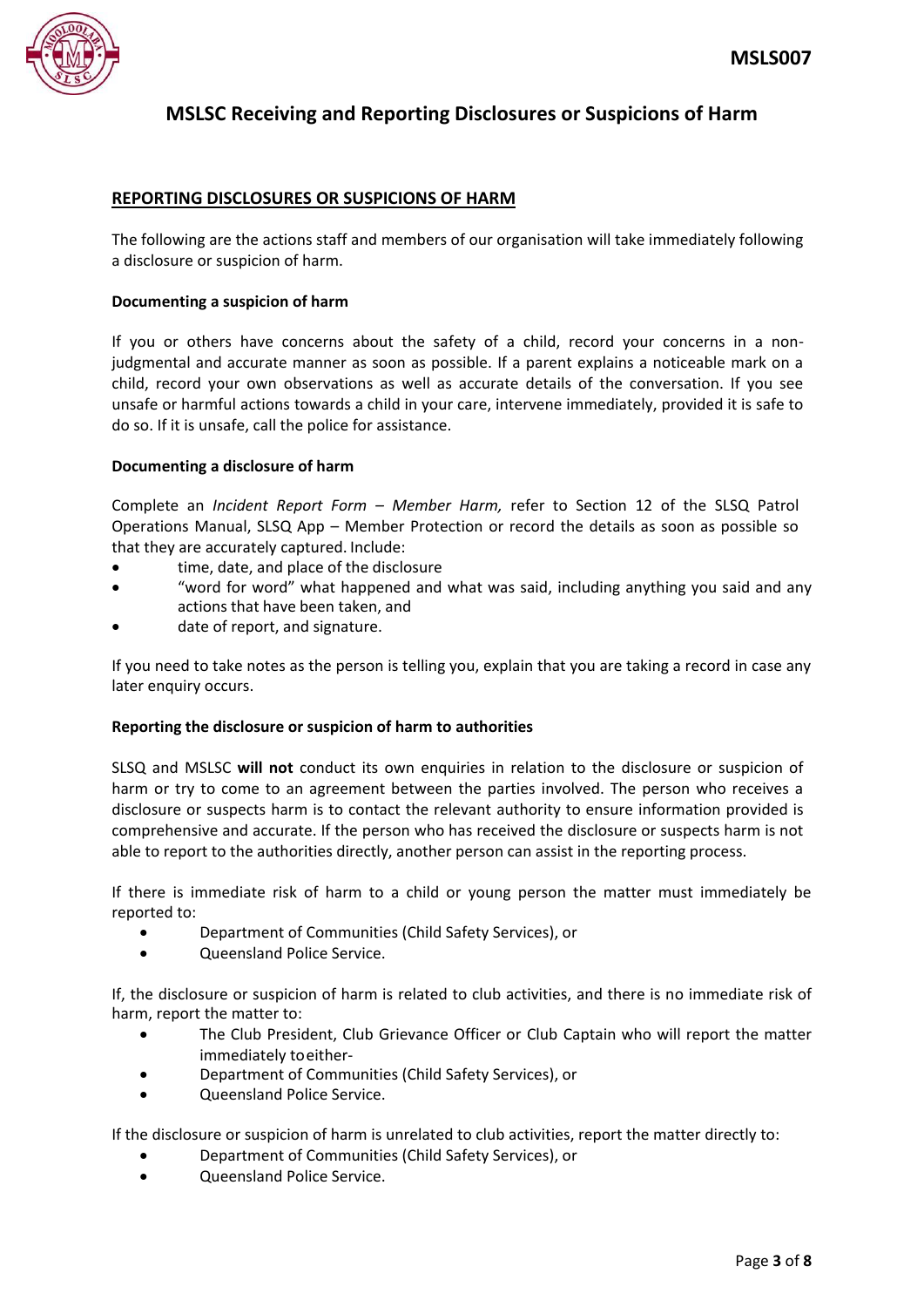

#### **Still not sure who to contact?**

If you are unsure whether the harm disclosed has been caused by a family member or someone outside the family, contact the Queensland Police Service. If it is a matter for the Department Communities, Child Safety, the Queensland Police Service will refer the matter to them.

If you are unsure that the matter has been reported directly to the authorities, you may report the matter directly to the Department of Communities (Child Safety Services), or Queensland Police Service. The safety of the child or young person is paramount.

## **ACTIONS FOLLOWING A DISCLOSURE OF HARM**

Support and counselling must be offered to all parties involved through appropriate organisations.

#### **Processes for those involved in the report**

#### *The child or young person:*

The children and young people involved must be offered appropriate counselling and support through organisations such as Kids Helpline or Lifeline.

#### *The person who made the report:*

Under Section 22 of the *Child Protection Act* 1999, a person who reports suspected child abuse is protected from civil or criminal legal actions and is not considered to have broken any code of conduct or ethics.

Details of the person who made the report are to be kept completely confidential and will not be made available to the family of the child or young person, or the person against whom the allegation has been made.

#### *The person against whom the allegation has been made:*

If the person responding to the allegation of harm is a member of the organisation, you will need to review their duties. If they continue to interact/ work with children, ensure that they are appropriately supervised at all times. You are advised to seek legal advice as to the extent to which that person can carry out duties in the organisation.

## **POLICY REVIEW**

SLSQ's policy and procedures for handling disclosures or suspicions of harm are to be reviewed and assessed regularly to ensure that the organisation is continuing to provide a safe and supportive environment for children and youth.

MSLSC Executive Management Committee will carry out a review of policies at the beginning of each financial year, to ensure compliance to all relevant regulations and to ensure all information and procedures contained remain accurate and relevant.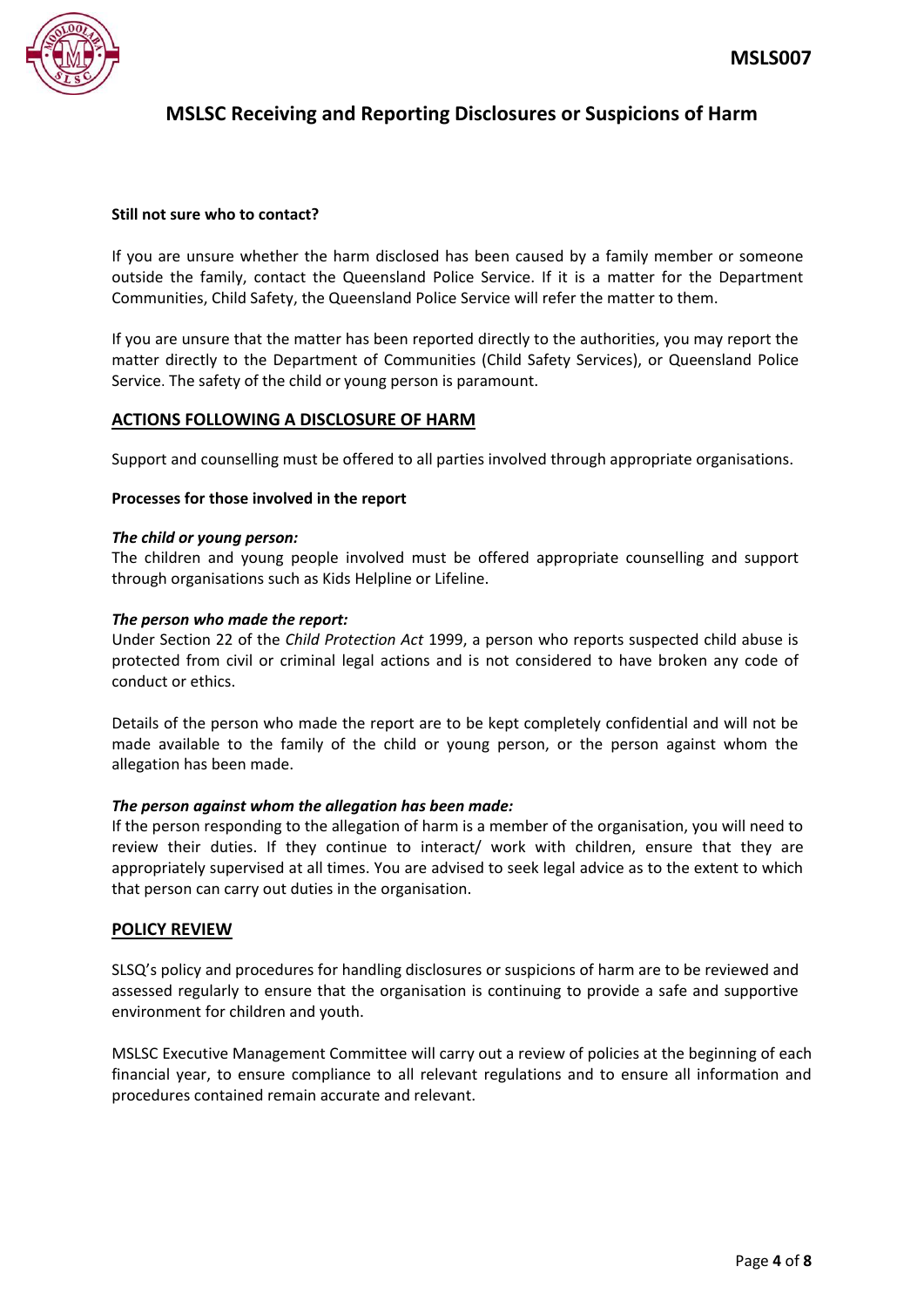

# **REFERENCES**

- SLSA Member Safety and Wellbeing Policy
- SLSA Code of Conduct for Members
- SLSQ Child & Youth Risk Management Strategy including:
	- SLSQ Code of Conduct for Members
	- SLSQ Blue Card Screening Policy
	- SLSQ Chaperoning and Supervision of Minors
	- SLSQ Policy and Protocols for dealing with police investigations, criminal charges, guilty pleas and/ or convictions
- MSLSC Policy Number **MSLS001 –** Code of Conduct
- MSLSC Policy Number **MSLS004** CYRMS
- MSLSC Policy Number **MSLS006** Plan for Managing Breaches of the CYRMS

# **Appendix**

## **A – SLSQ Reporting Guidelines Flowchart**

- **B – Flow chart for reporting Youth Protection Complaint**
- **C – How to deal with receiving a Youth Protection Complaint Disclosure**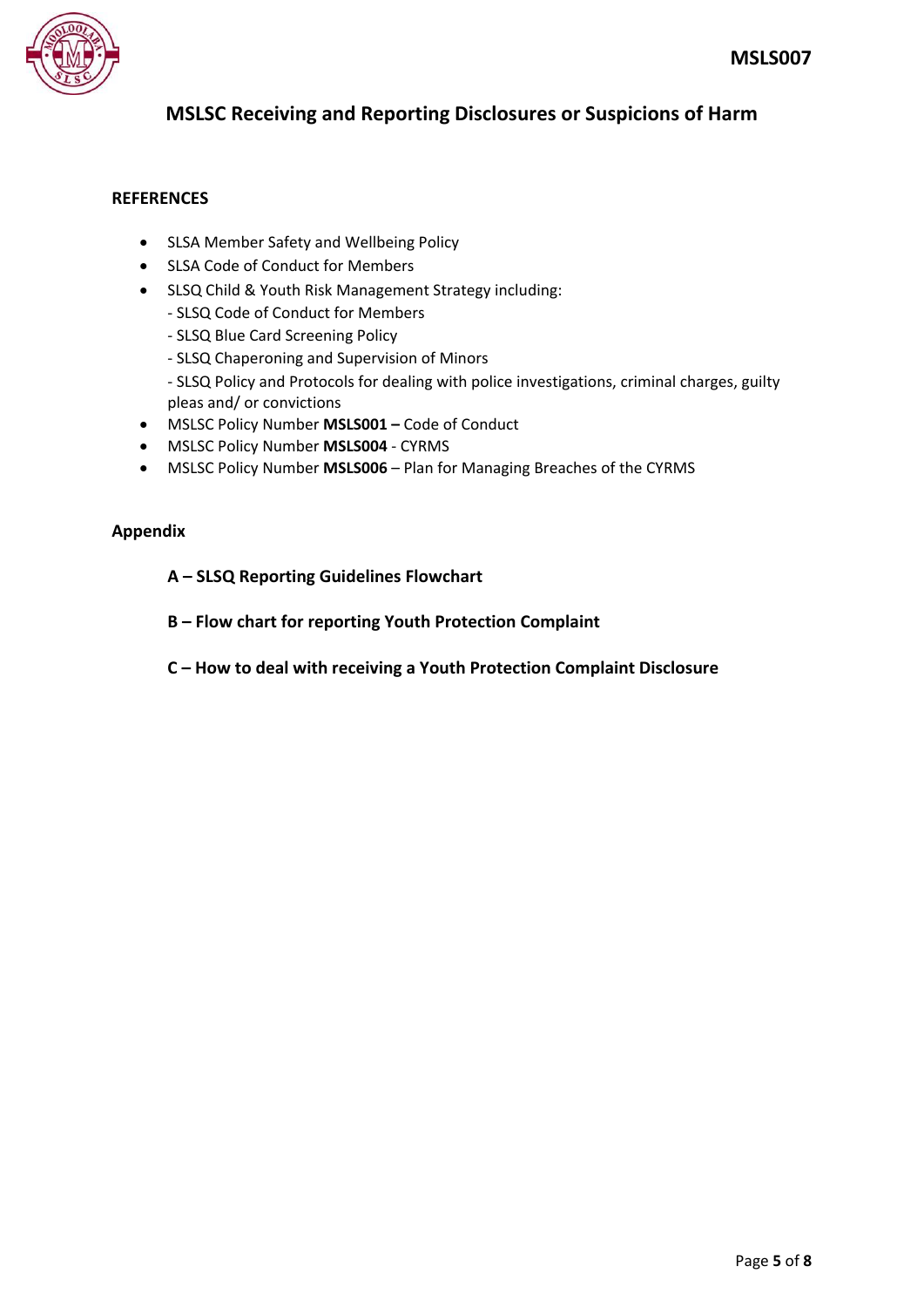

# **Appendix A – SLSQ Reporting Guidelines Flowchart**



# *Is disclosure club related?*

*Yes – Immediately contact Club Grievance Officer/ President/ Club Captain who will report disclosure as follows.*

*No – proceed to report disclosure as follows.*



*Support and counselling must be offered to all parties involved. For example:*

- *Kids helpline – 1800 55 1800*
- *Lifeline -13 11 44*

*The policies and procedures for handling disclosures or suspicions of harm are to be reviewed.*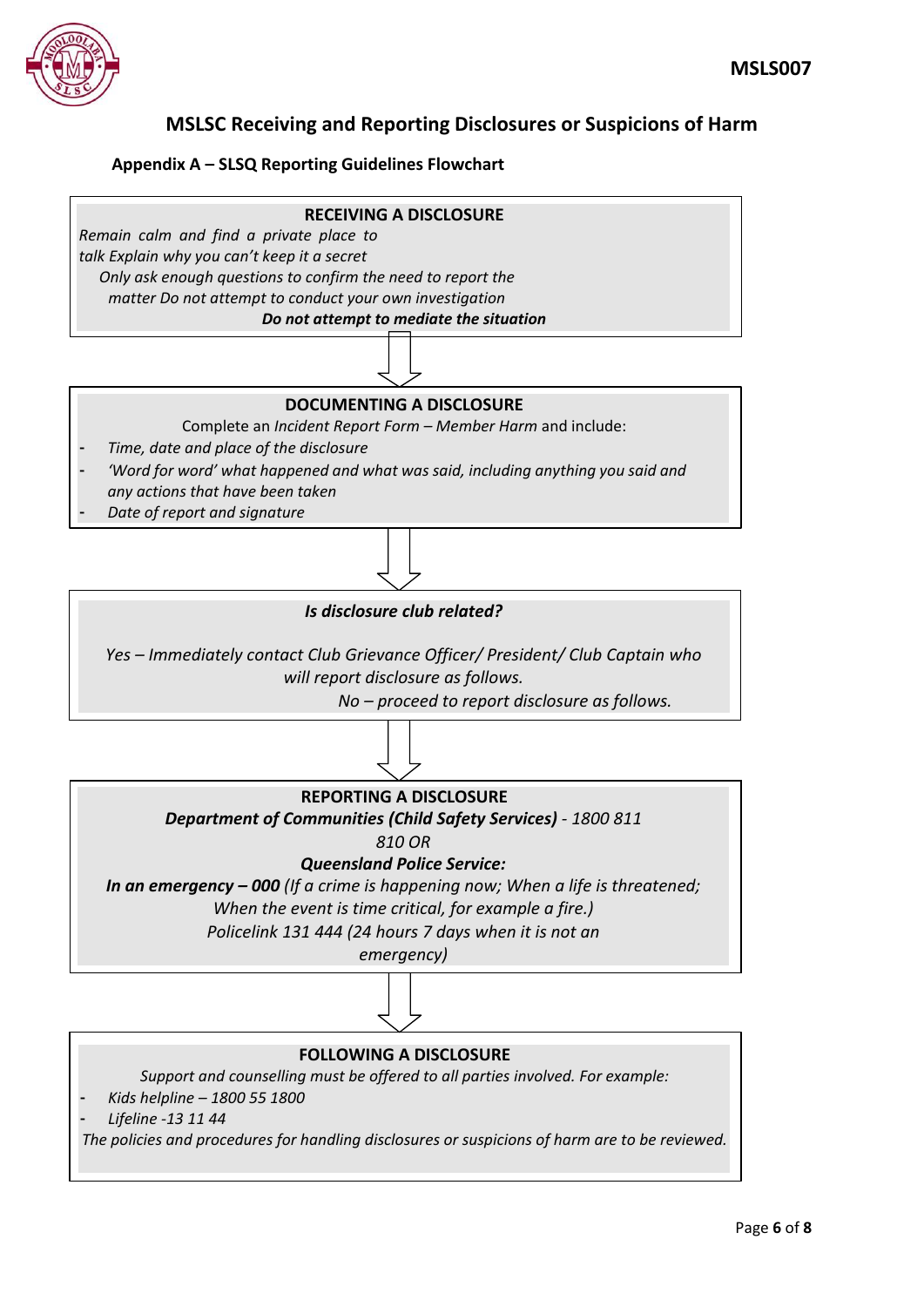